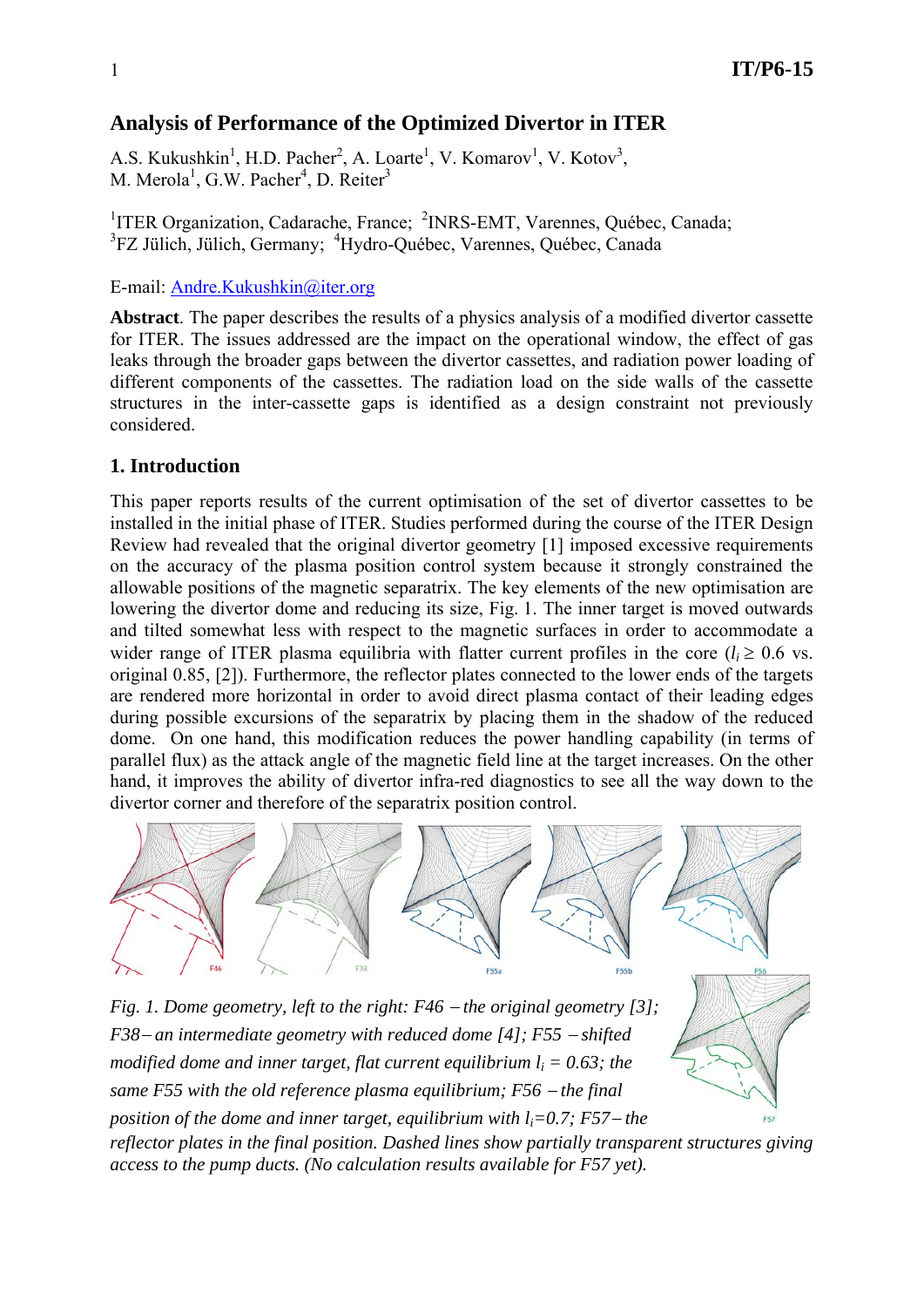To increase the flexibility for the equilibrium control system, the control philosophy is changed allowing transient X-point positions much lower than the reference equilibrium. Note that with the existing design specifications, the reflector plates can cope without major problems with the expected transients. The structures carrying the dome are now more robust, and the space below the dome is more open to the private-flux region (PFR) plasma. For technological reasons, the poloidal gaps between the divertor cassettes have been increased from 10 to 20 mm, exposing however the side surfaces of the cassettes to radiation from the plasma and increasing the gas circulation in the divertor.

Preliminary results of an analysis of the consequences of such modifications for the divertor performance, from both physics and engineering points of view were reported in [5] - the analysis is continued here. Because divertor modelling is very time-consuming, the study necessarily involves examination of divertor variants already considered earlier to anticipate the expected parameter variation. Below we examine the effect of the modification of the divertor shape on the edge plasma performance (Sec. 2), the enhanced gas circulation through the inter-cassette gaps (Sec. 3), and the surface and gap radiation load (Sec. 4).

## **2. Effect of Divertor Modification on the Edge Plasma Performance**

The B2-Eirene code package, version SOLPS4.3 [5] is used for the edge modelling described here. The code employs a two-dimensional fluid description for the ions and electrons of the edge plasma, and a full three-dimensional kinetic Monte-Carlo simulation for the neutrals, taking into account neutral-neutral and molecule-ion collisions. In this study, the plasma consists of D (representing both D and T isotopes) ions, atoms, and molecules, as well as of He and C ions and atoms. Since the emphasis is on the effect of the divertor geometry modification, only carbon targets were selected for the first study − the data base of existing runs is largest for this option.

The effects of the dome modifications are shown in Fig. 2 where different parameters characterizing the divertor performance are plotted against the normalised neutral pressure in the divertor,  $\mu$  ([6]; full inner divertor detachment is at  $\mu$ =1). For the flat-current case, detachment of the inner divertor is found to occur at a 30%, and for the F56 geometry at a 50%, lower neutral pressure. When the normalization of  $\mu$  is adjusted correspondingly for those cases, the detachment state of all cases is the same, and the peak temperature at the inner divertor superposes (Fig. 2a). As shown in Fig. 2b, the peak power loading for the old reference equilibrium with  $l_i = 0.85$  (solid lines) decreases progressively as the dome size decreases from F46 through F38 to F55. (For the latter case, the power load, usually maximum on the outer divertor, actually peaks on the inner divertor.) Since the divertor operation window is limited by full detachment of either divertor ( $\mu \le 1$ ), this reduction of  $q_{pk}$ expands the operational window towards lower neutral pressure − or lower edge density, thus increasing the operational flexibility of the divertor for the old reference equilibrium. For the plasma equilibrium consistent with flatter current profiles, the divertor asymmetry increases for the modified geometries F55 and F56, and the resulting peak power load (dashed lines in Fig. 2b) is then the same as for the old reference equilibrium in the original geometry F46. With respect to the power loading, the effect of the proposed modification on the operational flexibility of the ITER divertor is therefore either positive or neutral.

As concerns the effect on the core plasma fuelling, the DT ion density at the separatrix remains low (although up to 50% higher than for the original divertor, Fig. 2c), so that a strong density gradient in the pedestal region is still required to provide the necessary plasma density in the core ( $\sim 10^{20}$  m<sup>-3</sup>). The variation of the neutral particle influx across the separatrix (Fig. 2d) is minor and the influx remains small in magnitude,  $\leq 20$  Pa-m<sup>3</sup>/s. Since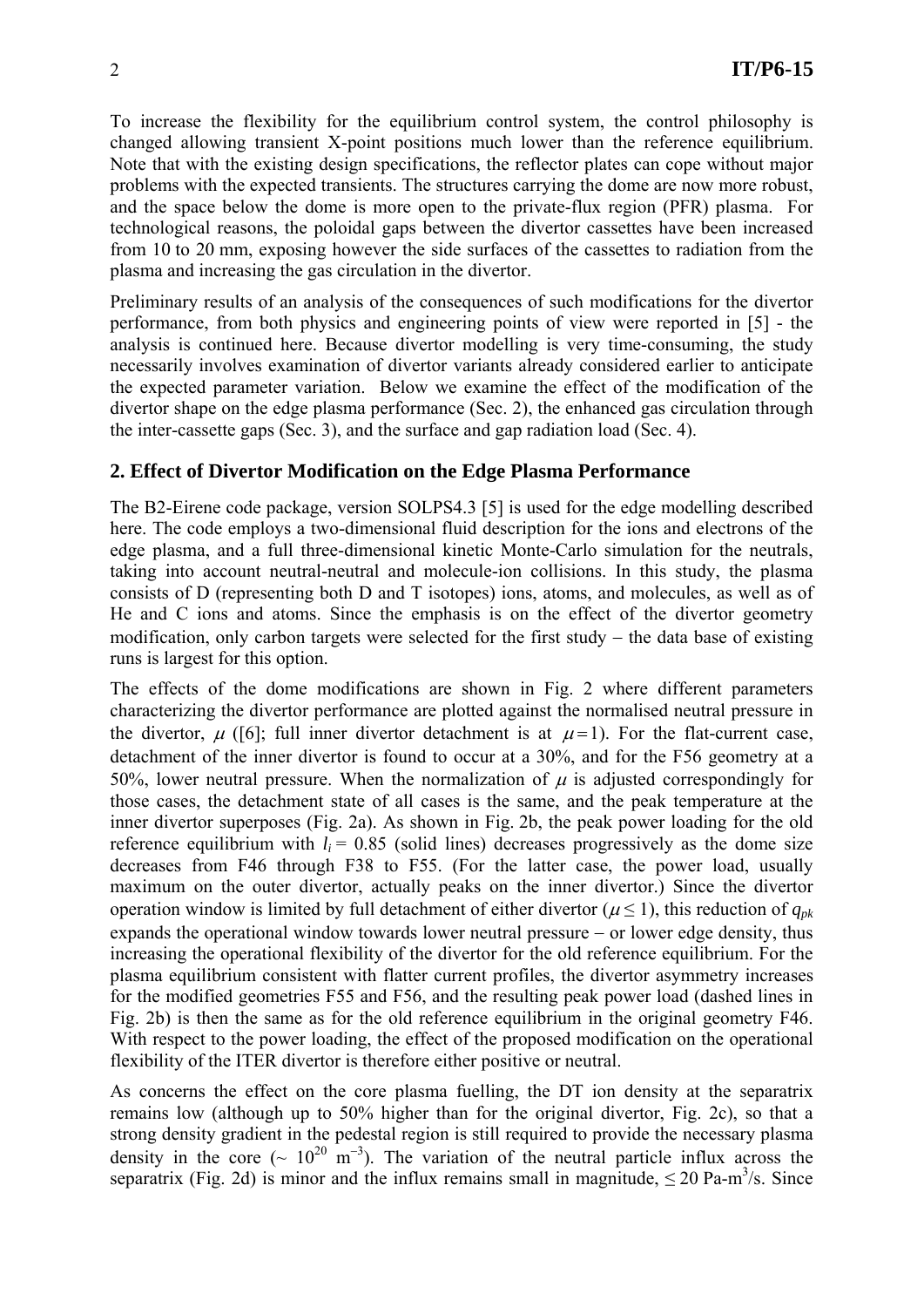this is insufficient to fuel the core (which may require  $\sim 100$  Pa-m<sup>3</sup>/s [7]), the need for extra core fuelling is unchanged with the modified divertor.

The conditions for helium removal become worse by a factor 2-3 for the modified divertor (higher separatrix density, Fig. 2e, and same neutral influx, Fig. 2f, for the old reference equilibrium F55, higher influx and the same density for the low-*li* case and F56). Nevertheless, this is a smaller deterioration than for the complete dome removal discussed in [4], and the levels remain low (edge density  $\leq 10^{18}$  m<sup>-3</sup>, neutral reflux  $\leq 1$  Pa-m<sup>3</sup>/s), so that, as demonstrated by integrated modelling of the core plasma performance in ITER [7, 8], the resulting helium level in the core is low and therefore this increase of the helium does not modify the ITER operating window significantly.

On the whole, the proposed divertor modification fits the qualitative picture developed in [4]: a reduction of the dome renders the divertor more in-out symmetric, which is beneficial for the peak power loading on the targets but somewhat detrimental for helium removal. Moreover, the new divertor offers some degree of detachment asymmetry control by changing the position of the separatrix strike point at the inner target.



*Fig. 2. Modelling results vs. normalized neutral pressure under the dome,* μ [3]*, for the divertor geometries considered: (a) maximum temperature at the inner divertor target (b) peak power loading of the targets; (c) average fuel ion density at the separatrix;(d) fuel neutral influx to the core; (e) average helium ion density at the separatrix; (f) helium neutral influx to the core. The helium data are normalized to the helium production rate and pumping speed [6]. Solid lines refer to the old reference equilibrium; dashed lines to low-li (see text).* 

#### **3. Effect of the Inter-Cassette Gaps on Divertor Performance**

In order to permit replacement of the divertor components in reasonable time, a modular design is employed for the ITER divertor. The latter consists of 54 cassettes positioned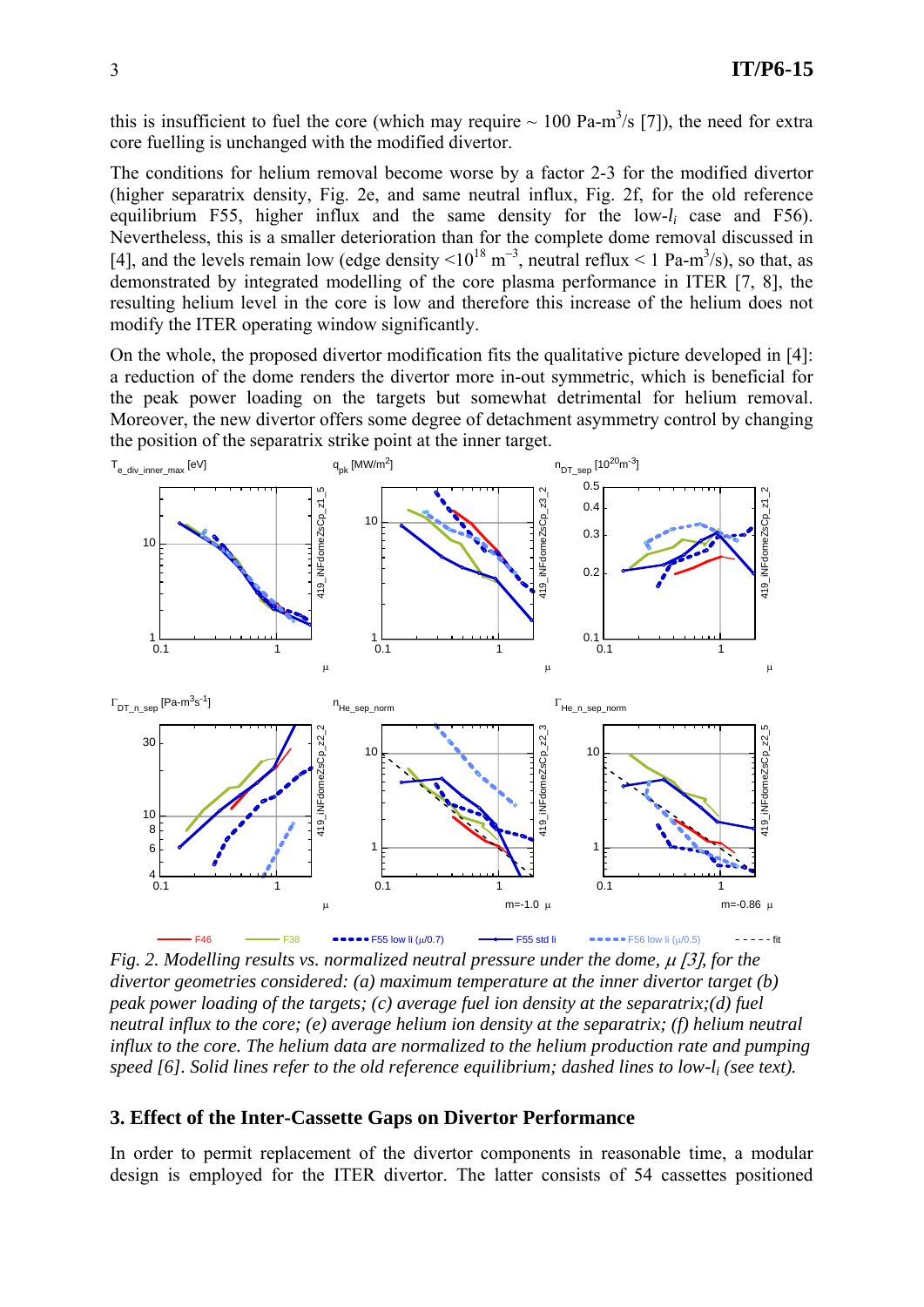symmetrically in the toroidal direction [1], which can be installed or removed remotely. Unavoidably, gas leaks will be present associated with the poloidal gaps between the cassettes. In the current revised design these gaps are made wider, 20 mm, in order to ensure the uniformity of the cassette modules and to facilitate the remote handling. The inter-cassette gaps will change the gas flow pattern inside the divertor, which might affect both the plasma performance and the pumping conditions. (The effect on radiation loads is treated in the next section.)

The first study of the effect of the inter-cassette gaps was reported in [9] for the previous reference design with narrow gaps 5 to 10 mm wide. No major deterioration of the divertor performance in terms of either power loading or core fuelling or helium removal was found, and therefore, because the target components are also thicker in the current design and the gas conductance of a gap is inversely proportional to its depth, a further increase of the gap width to 20 mm is expected to result in an equally minor effect. There was however one caveat in the consideration of [9], namely, the targets were assumed to be perfectly sealed and saturated. Code runs with a full cassette model including the realistic cassette geometry with all the gaps taken into account will be done in future. For now, a rough estimate of the effect of the gaps in the target area can be extracted from a limited series of runs for which a partial absorption of incident ions and atoms at the target was assumed, compensated by a uniform gas outflow per unit area from the whole target surface and equal for both inner and outer divertors. The recycling is therefore made non-local, and this is expected to be the major effect of the presence of the gaps.



*Fig. 3. Effect of non-local recycling at the targets. The peak power on the targets, the fuel density upstream, and the maximum electron temperature at the inner target are shown vs. neutral pressure in PFR for the standard assumption of fully saturated target surface and 3% particle absorption compensated by a uniform outflux. The divertor geometry corresponds to the previous reference design [3].* 

The results of this study are shown in Fig. 3 where the variation of  $q_{pk}$ ,  $n_{DT\_sep}$ , and  $T_{e\_max}$  in the inner divertor along with the neutral pressure in PFR,  $p_{DT}$ , is compared for the cases of fully saturated target surface (local recycling) and with 0.3% and 3% of the particle flux absorbed and an equal amount re-emitted uniformly from the targets. The 3% absorption level corresponds to the geometric ratio of the gap to the cassette width without taking account of the gap conductance. Since in a long tube (narrow gap) the gas conductance is  $\sim d/L$ , the gap conductance would actually modify the effective particle absorption by a factor  $\sim 0.1$ , i.e. the realistic situation would be expected to be closer to 0.3% than to 3% absorption in this model, and the poloidal distribution of the re-injected flux will not be uniform.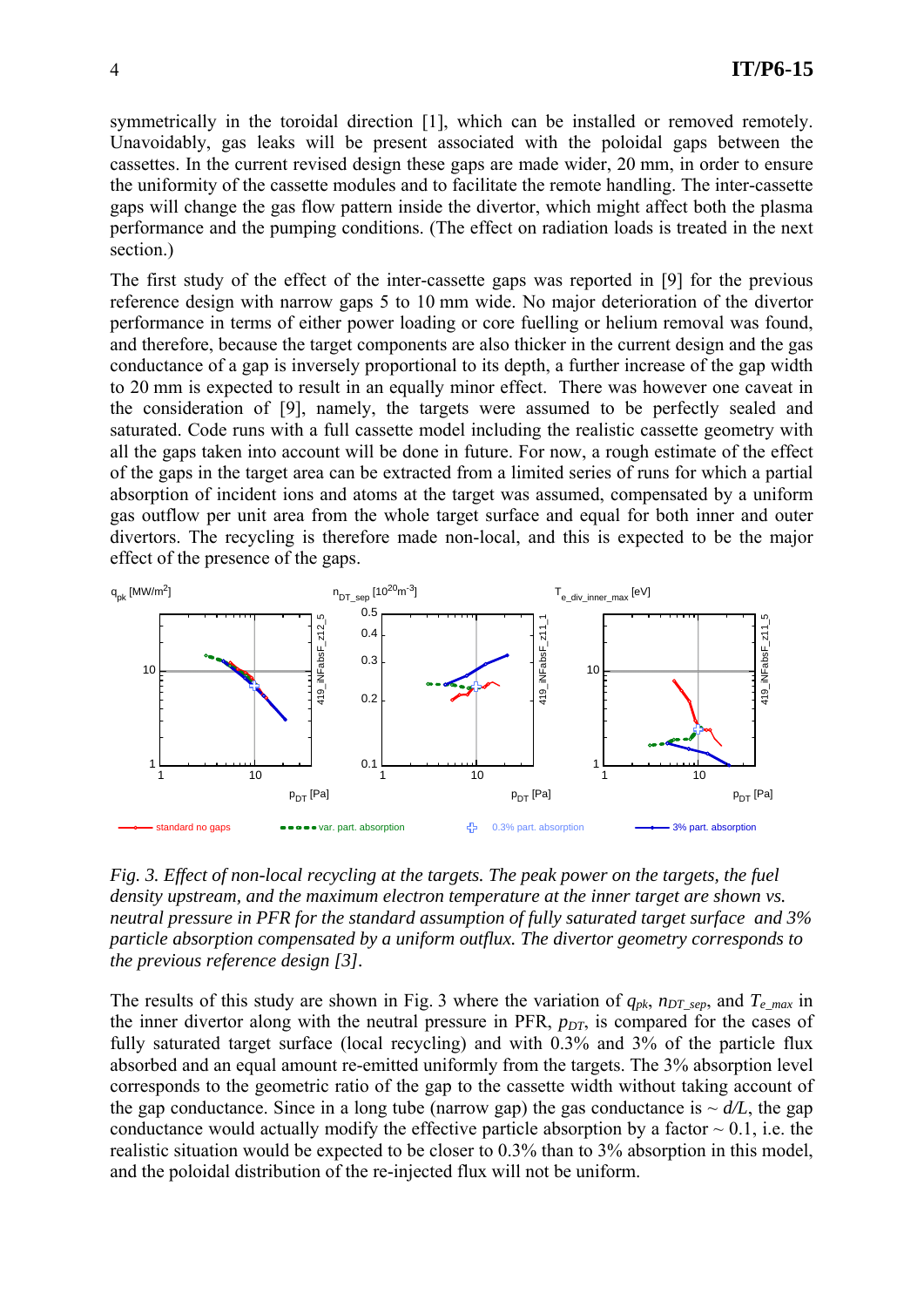For this over-estimated particle recirculation on the targets at the 3% level, the plasma parameters at the outer targets − in particular, *qpk* − remain the same, the conditions for helium removal do not change, but the inner divertor would become more detached, Fig. 3c, and the operational window would therefore be reduced. However, the more realistic value of 0.3% effective absorption does not appear to produce a strong effect at least for the single data point available so far. Studies taking account of the gap conductance which will reduce the effective absorption and modify the poloidal distribution of the re-injected flux are required and will be done in the near future to improve evaluation of the effect of the enhanced inter-cassette gaps on the divertor performance in ITER.

#### **4. Radiation loads**

The ITER operational regimes with partial detachment of plasma from the targets rely on strong radiation from the edge. For the operational window shown in Fig. 2, the fraction of the power transferred to the SOL and divertor that is radiated is 60 to 80%, and most of this radiation occurs in the divertor. Whereas these loads are included in the calculated power loading of the high heat flux components such as divertor targets and baffles, the radiation loads on structural elements of the divertor cassette require special evaluation, since the heat removal capacity of these elements is significantly lower than that of the high heat flux components. The frontal radiation load on different cassette components was calculated from three B2-Eirene runs using the F56 geometry, corresponding to the low, medium, and high density points from Fig. 2. The results are shown in Fig. 4, plotted along the contour also shown there.



*Fig. 4. Left: radiation power loads on the structures in PFR for the modified dome F56 for three operational points: at low density, intermediate, and near the high-density limit (full detachment) of the operational window. Right: Geometry layout for the evaluation of the radiation. The loads are given along the contour marked red, with x=0 at the inner baffle. The separatrix and the limits of the computational grid are also shown.* 

Other than the radiation loads on the front surfaces of the cassette structures which are already an integral part of the design requirement, those on the lateral surfaces via the inter-cassette gaps can also be important for the cooling design. In order to estimate this effect from our 2D modelling results, consider a simplified geometry. Suppose that all the radiation entering the gap from the plasma originates from a toroidal linear radiation source, and assume the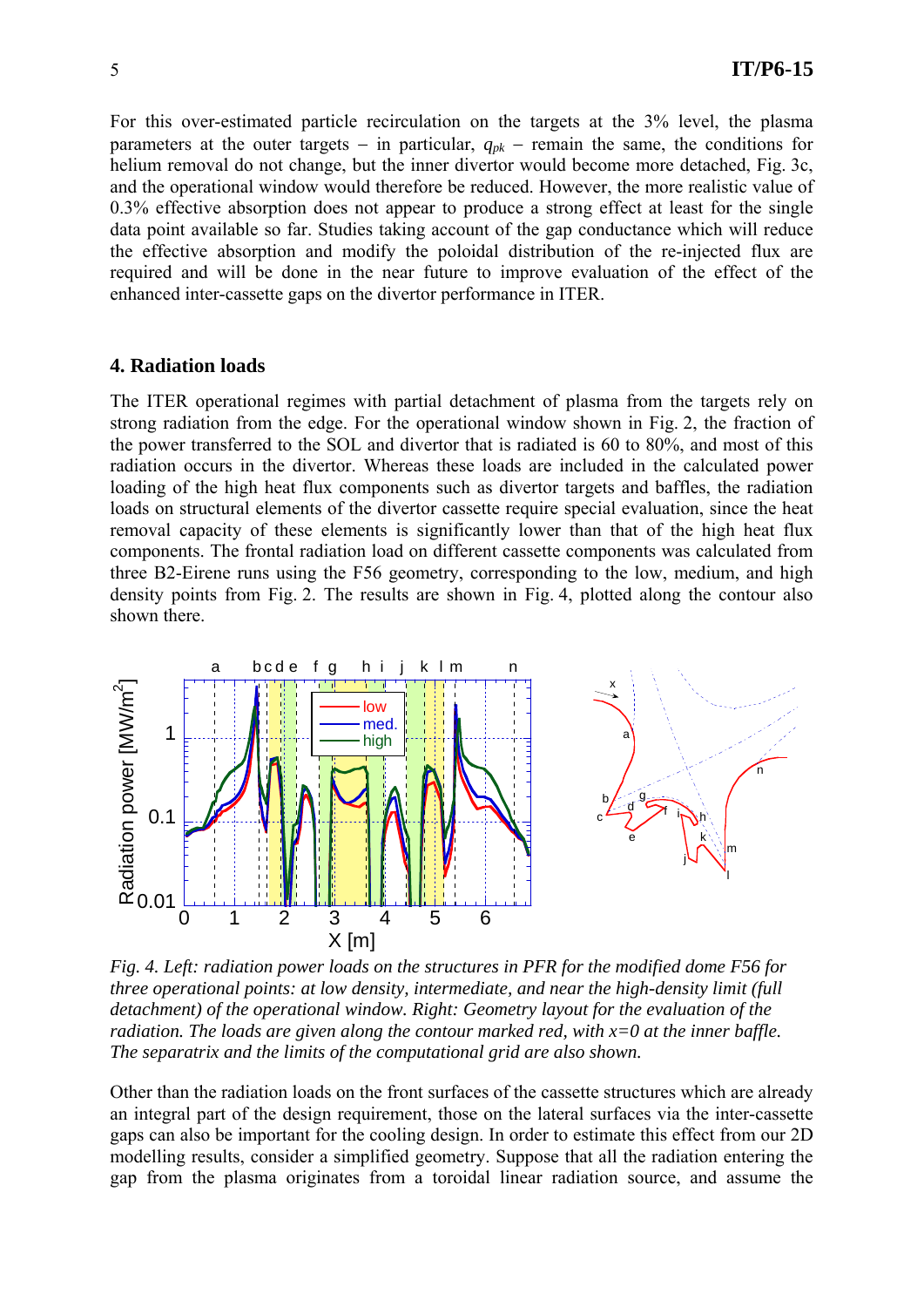cylindrical approximation ( $R \gg a$ ), Fig. 5. The unit intensity of the radiation from the linear source is  $dI = 1 / (4\pi r^2) I_0 dx$  where  $I_0$  is found from the known radiation load on the gap entrance surface  $q_{rad}$ , equal to the target load calculated by the 2D model, i.e.  $I_0 = 2\pi bq_{rad}$ .



*Fig. 5. Geometry schematics for the estimation of radiation loads in a poloidal gap with fully absorbing walls: bottom (left) and side wall (right). The linear radiation source is oriented toroidally (x co-ordinate).* 

Suppose that the gap walls are perfectly absorbing (no reflection), and consider first the load on a surface perpendicular to the gap, at the point *B*. It is irradiated from the segment  $(x_{-1},x_1)$ of the source, where  $x_{-1} = -y \frac{a}{z}$ ,  $x_1 = (d - y) \frac{a}{z}$ . The radiation flux at the point *B* is then

$$
q_b(z, y) = \int dI \cos \theta = \frac{aI_0}{4\pi} \int_{x_{-1}}^{x_1} \frac{dx}{\left(a^2 + x^2\right)^{3/2}} = q_{rad} \frac{b}{2a} \frac{x}{\left(a^2 + x^2\right)^{3/2}} \Big|_{x_{-1}}^{x_1}
$$
(1)

(note  $a = z + b$ ). In the limit of large  $z, z \gg \max(d, b)$ , Eq. (4) yields  $q_b \approx \frac{1}{2} \frac{b}{z} \frac{d}{dz} q_{rad} \propto z^{-2}$ .

Now consider the radiation loads on the gap walls. Since the problem is toroidally symmetric, it is sufficient to consider one side of the gap, Fig. 5b. The radiation flux onto the gap wall at the point A is then

$$
q_a(z) = \int dI \sin \theta = \frac{I_0}{4\pi} \int_0^{x_1} \frac{xdx}{\left(a^2 + x^2\right)^{3/2}} = -q_{rad} \frac{b}{2a} x^{-\frac{1}{2}} \Big|_1^{1 + d^2 / 2}, \tag{2}
$$

Near the gap entrance,  $z = 0$ , Eq. (5) yields  $q_a = 0.5q_{rad}$ , and deep in the gap where  $z \gg$  $\max(d,b), q_a \cong \frac{1}{4} \frac{b}{z} \left(\frac{d}{z}\right)^2 q_{rad} \propto z^{-3}$ .

These estimates can be generalized to take into account an imperfect specular reflection at the side walls with the reflection coefficient *Rs*. (The specular reflection is selected here for simplicity – the real reflection is not specular.) Simple geometrical considerations taking into account the symmetry of the problem as shown schematically in Fig. 6, give: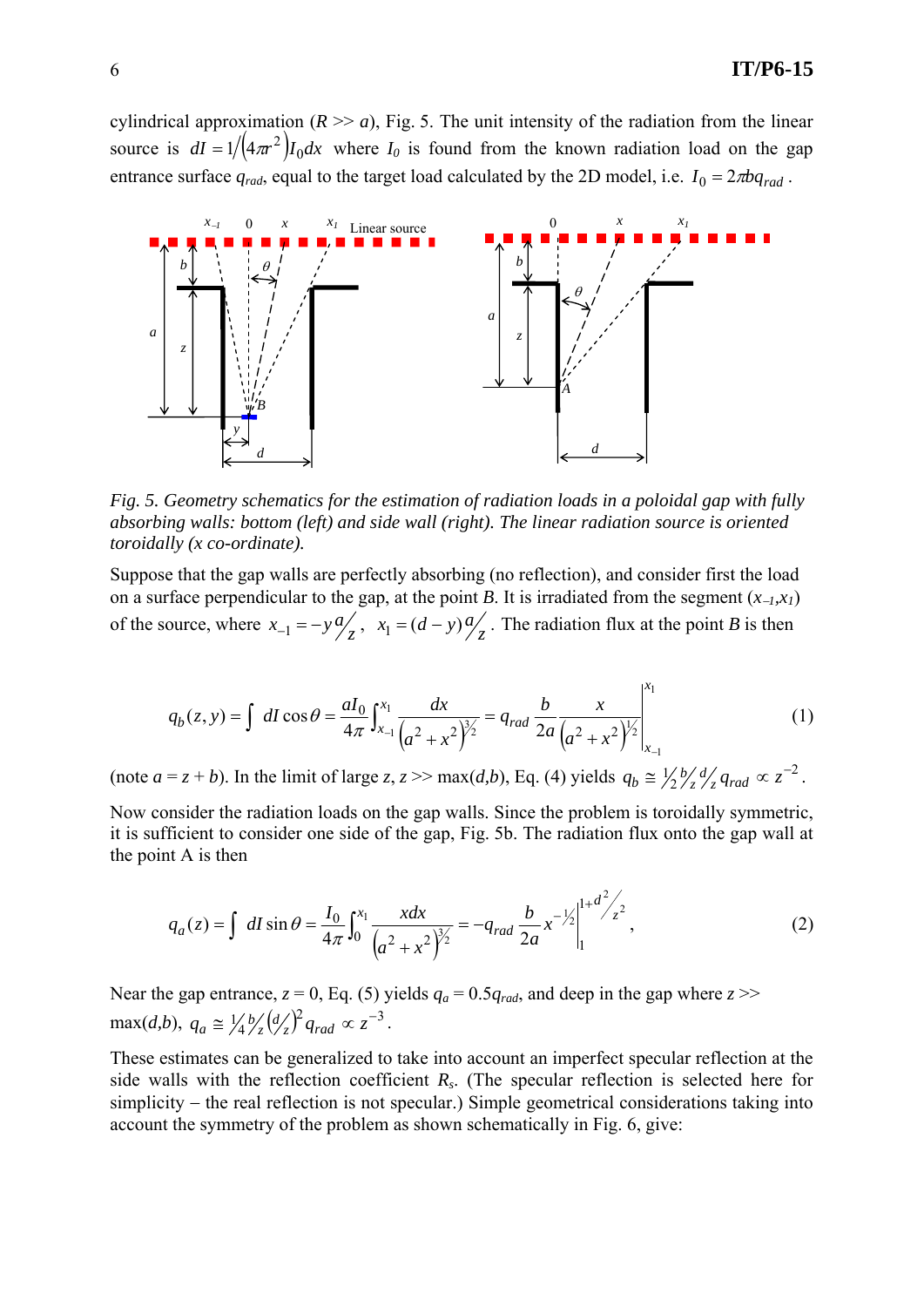$$
q_a^R(z, R_s) = \frac{I_0}{4\pi} \sum_{k=0}^{\infty} R_s^k \int_{x_k}^{x_{k+1}} \frac{xdx}{\left(a^2 + x^2\right)^{3/2}} = -q_{rad} \frac{b}{2a} \sum_{k=0}^{\infty} R_s^k x^{-\frac{1}{2}} \Big|_{1+k^2 d^2/2}^{1+(k+1)^2 d^2/2}
$$
(3)

for the radiation power flux on the gap walls, and

$$
q_b^R(z, y) = \frac{I_0}{4\pi} \sum_{k=-\infty}^{\infty} R_s^{|k|} \int_{x_k}^{x_{k+1}} \frac{dx}{\left(a^2 + x^2\right)^{3/2}} = q_{rad} \frac{b}{2a} \sum_{k=-\infty}^{\infty} R_s^{|k|} \frac{x}{\left(a^2 + x^2\right)^{1/2}} \Big|_{x_k}^{x_{k+1}},
$$
(4)

for the radiation flux at the point *B*. Here  $x_m = (md - y) \frac{a}{z}$ .



*Fig. 6. Geometry schematics for the estimation of side wall radiation loads in a poloidal gap with finite specular reflection.* 

Note that Eq. (7, 8) give the incident power flux on the surface. In order to obtain the absorbed power transferred to the material there, these values should be multiplied by (1−*Rm*), where  $R_m$  is the reflection coefficient of the material there. The profiles of  $q_a^R, q_b^R$  $q_a^R$ ,  $q_b^R$  for different values of parameters *b* and *Rs* are shown in Fig. 7. Variation of the *b* value can be used to estimate the effect of the poloidal width of the *qrad* profile (perpendicular to the plane of Fig. 5 and 6), at least for the peak value of the power:  $b = 5000$  mm would correspond to a uniform profile whereas a linear source with  $b = 100$  mm would produce a 0.2 m wide radiation profile on the target. One can see that the peaked profiles of *qrad* lead to a faster decay of the radiation power flux in the gap.

The values of  $q_a^R$ ,  $q_b^R$  $q_a^R$ ,  $q_b^R$  as given by Eq. (3, 4) can be used to estimate the radiation power loading on the sides of the gaps between the divertor cassettes or on diagnostic equipment placed in these gaps. The gap width is  $d = 20$  mm, and the parameter *b* can be selected to emulate the poloidal profiles of *qrad* estimated from B2-Eirene calculations (Fig. 2). For example, the maximum radiation power is about 4 MW/m<sup>2</sup> on the inner target, and the profile width there about 200 mm hence  $b = 100$  mm should be used for the estimate. The steel body of the target starts about 50 mm below the plasma-facing surface (PFS), hence the radiation power there, assuming  $R_s = R_m = 0.5$ , is about a factor 6 lower, Fig. 5a, than near the gap entrance where it is  $(1 - R_m) q_a^R(0) \approx 1 \text{ MW/m}^2$ . The power deposited on the steel surface is